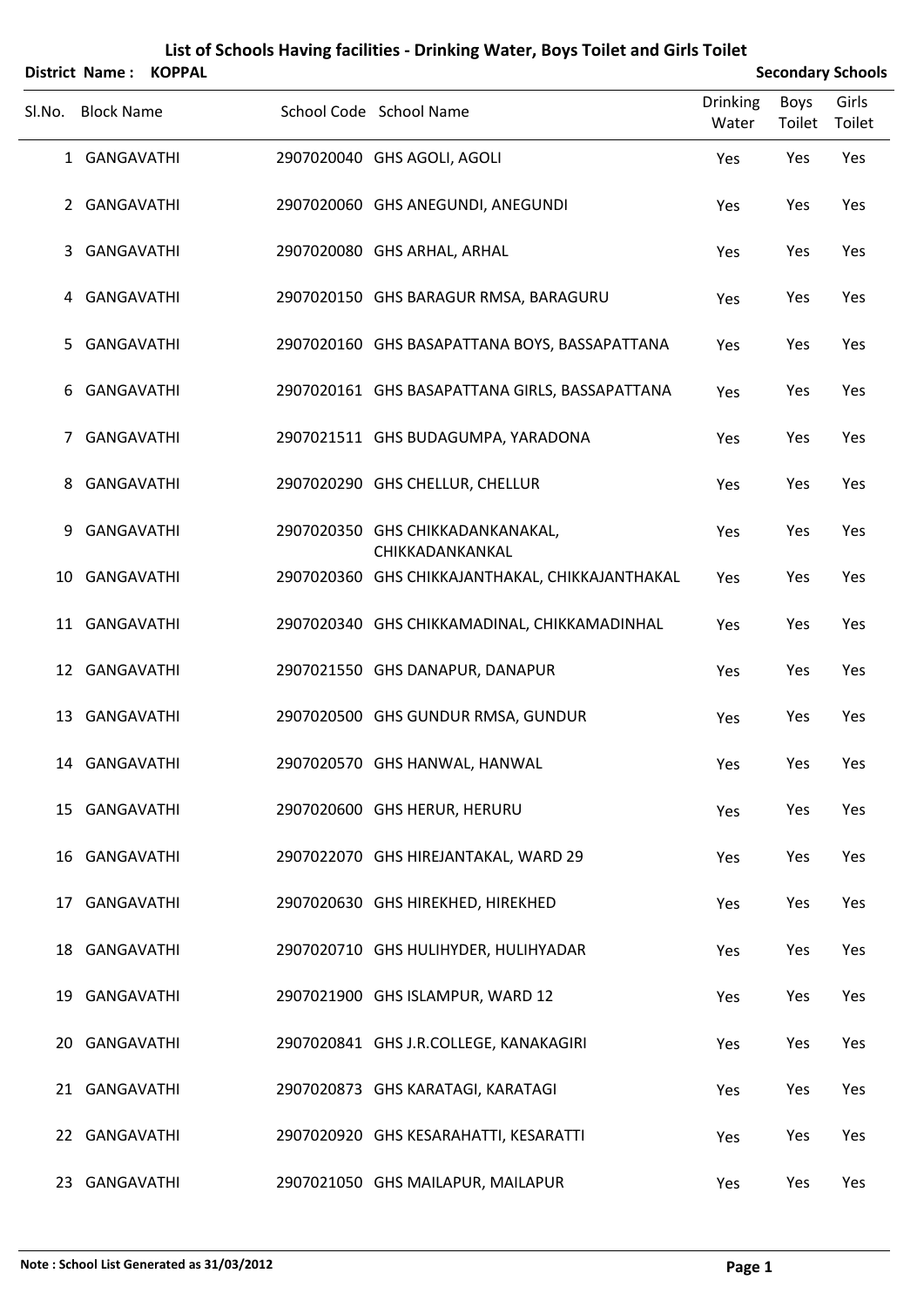|        | <b>District Name:</b> | <b>KOPPAL</b> |                                             |                          |                | <b>Secondary Schools</b> |
|--------|-----------------------|---------------|---------------------------------------------|--------------------------|----------------|--------------------------|
| SI.No. | <b>Block Name</b>     |               | School Code School Name                     | <b>Drinking</b><br>Water | Boys<br>Toilet | Girls<br>Toilet          |
|        | 24 GANGAVATHI         |               | 2907021040 GHS MALLAPUR, MALLAPUR.K         | Yes                      | Yes            | Yes                      |
|        | 25 GANGAVATHI         |               | 2907021081 GHS MARALI RMSA, MARALI          | Yes                      | Yes            | Yes                      |
|        | 26 GANGAVATHI         |               | 2907021790 GHS MNM GIRLS, WARD 1            | Yes                      | Yes            | Yes                      |
|        | 27 GANGAVATHI         |               | 2907021100 GHS MUKKUMPI RMSA, MUKKUMPI      | Yes                      | Yes            | Yes                      |
|        | 28 GANGAVATHI         |               | 2907021110 GHS MUSALAPUR, MUSALAPUR         | Yes                      | Yes            | Yes                      |
|        | 29 GANGAVATHI         |               | 2907021121 GHS MUSTUR, MUSTUR               | Yes                      | Yes            | Yes                      |
|        | 30 GANGAVATHI         |               | 2907021180 GHS NAWALI, NOWALI               | Yes                      | Yes            | Yes                      |
|        | 31 GANGAVATHI         |               | 2907021311 GHS SIDDAPUR, SIDDAPUR           | Yes                      | Yes            | Yes                      |
|        | 32 GANGAVATHI         |               | 2907021340 GHS SOMANAHAL, SOMANAHAL         | Yes                      | Yes            | Yes                      |
|        | 33 GANGAVATHI         |               | 2907021361 GHS SRIRAMNAGAR, SRIRAMANAGAR    | Yes                      | Yes            | Yes                      |
|        | 34 GANGAVATHI         |               | 2907021420 GHS UDAMAKAL, UDAMAKAL           | Yes                      | Yes            | Yes                      |
|        | 35 GANGAVATHI         |               | 2907021440 GHS ULENUR, ULENOOR              | Yes                      | Yes            | Yes                      |
|        | 36 GANGAVATHI         |               | 2907021790 GHS URDU, WARD 1                 | Yes                      | Yes            | Yes                      |
|        | 37 GANGAVATHI         |               | 2907021460 GHS VENKATAGIRI, VENKATAGIRI     | Yes                      | Yes            | Yes                      |
|        | 38 GANGAVATHI         |               | 2907021511 GHS YARADONA, YARADONA           | Yes                      | Yes            | Yes                      |
|        | 39 GANGAVATHI         |               | 2907021790 GOVT PU COLLEGE BOYS, WARD 1     | Yes                      | Yes            | Yes                      |
|        | 40 KOPPAL             |               | 2907030211 G J.C. BHAGYANAGAR, BHAGHYANAGAR | Yes                      | Yes            | Yes                      |
|        | 41 KOPPAL             |               | 2907031101 G.J.C KINNAL, KINHAL             | Yes                      | Yes            | Yes                      |
|        | 42 KOPPAL             |               | 2907030030 GHS AGALAKERA, AGALAKERA         | Yes                      | Yes            | Yes                      |
|        | 43 KOPPAL             |               | 2907031940 GHS BANNIKATTI, WARD 23          | Yes                      | Yes            | Yes                      |
|        | 44 KOPPAL             |               | 2907030170 GHS BETAGERI, BETAGERI           | Yes                      | Yes            | Yes                      |
|        | 45 KOPPAL             |               | 2907030260 GHS BOCHANAHALLI, BOCHANHALLI    | Yes                      | Yes            | Yes                      |
|        | 46 KOPPAL             |               | 2907030290 GHS BUDAGUMPA, BUDAGUMPA         | Yes                      | Yes            | Yes                      |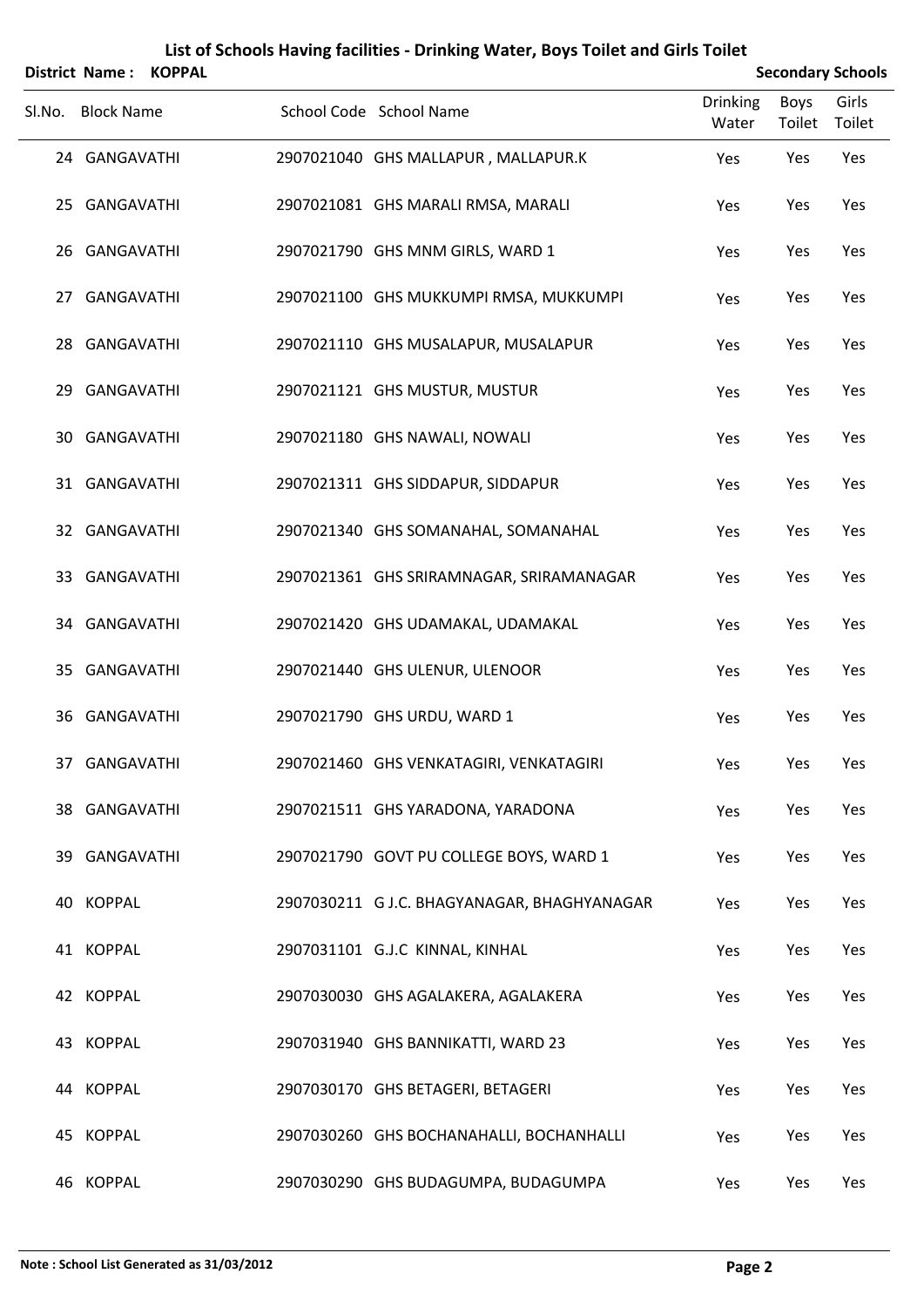|        |                   | District Name: KOPPAL |                                                               |                          |                | <b>Secondary Schools</b> |
|--------|-------------------|-----------------------|---------------------------------------------------------------|--------------------------|----------------|--------------------------|
| Sl.No. | <b>Block Name</b> |                       | School Code School Name                                       | <b>Drinking</b><br>Water | Boys<br>Toilet | Girls<br>Toilet          |
|        | 47 KOPPAL         |                       | 2907030390 GHS CHILAKAMUKI, CHILAKAMUKI                       | Yes                      | Yes            | Yes                      |
|        | 48 KOPPAL         |                       | 2907030840 GHS COMPOSITE HOSALINGAPUR,<br><b>HOSALINGAPUR</b> | Yes                      | Yes            | Yes                      |
|        | 49 KOPPAL         |                       | 2907030490 GHS GINIGERI, GINIGERI                             | Yes                      | Yes            | Yes                      |
|        | 50 KOPPAL         |                       | 2907030061 GHS GIRLS ALAWANDI, ALAWANDI                       | Yes                      | Yes            | Yes                      |
|        | 51 KOPPAL         |                       | 2907030590 GHS HALAGERI, HALGERI                              | Yes                      | Yes            | Yes                      |
|        | 52 KOPPAL         |                       | 2907030720 GHS HIRE BOMMANHAL, HIREBOMMANHAL                  | Yes                      | Yes            | Yes                      |
|        | 53 KOPPAL         |                       | 2907030710 GHS HIREBAGANAL, HIREBHOGANHAL                     | Yes                      | Yes            | Yes                      |
|        | 54 KOPPAL         |                       | 2907030740 GHS HIRESINDHOGI, HIRESINDHOGI                     | Yes                      | Yes            | Yes                      |
|        | 55 KOPPAL         |                       | 2907030780 GHS HORATHATNAL, HORATHATANAL                      | Yes                      | Yes            | Yes                      |
|        | 56 KOPPAL         |                       | 2907030890 GHS HYATI, HYATI                                   | Yes                      | Yes            | Yes                      |
|        | 57 KOPPAL         |                       | 2907030910 GHS INDARAGI, INDARAGI                             | Yes                      | Yes            | Yes                      |
|        | 58 KOPPAL         |                       | 2907031020 GHS KARKIHALLI, KARKIHALLI                         | Yes                      | Yes            | Yes                      |
|        | 59 KOPPAL         |                       | 2907031590 GHS KATARKI, KATARAKI                              | Yes                      | Yes            | Yes                      |
|        | 60 KOPPAL         |                       | 2907031050 GHS KAWALOOR, KAWALOOR                             | Yes                      | Yes            | Yes                      |
|        | 61 KOPPAL         |                       | 2907031120 GHS KOLLUR, KOLUR                                  | Yes                      | Yes            | Yes                      |
|        | 62 KOPPAL         |                       | 2907031140 GHS KUKANAPALLI, KUKANAPALLI                       | Yes                      | Yes            | Yes                      |
|        | 63 KOPPAL         |                       | 2907031180 GHS LEBAGERI, LEBAGERA                             | Yes                      | Yes            | Yes                      |
|        | 64 KOPPAL         |                       | 2907031210 GHS MAINAHALLI, MAINHALLI                          | Yes                      | Yes            | Yes                      |
|        | 65 KOPPAL         |                       | 2907031360 GHS NEERALAGI, NEERALAGI                           | Yes                      | Yes            | Yes                      |
|        | 66 KOPPAL         |                       | 2907030690 GHS RMSA HATTI (A), HATTI(A)                       | Yes                      | Yes            | Yes                      |
|        | 67 KOPPAL         |                       | 2907030810 GHS RMSA HOSALLI(L), HOSALLI                       | Yes                      | Yes            | Yes                      |
|        | 68 KOPPAL         |                       | 2907031300 GHS TBP MUNIRABAD, MUNIRABAD                       | Yes                      | Yes            | Yes                      |
|        | 69 KOPPAL         |                       | 2907031800 GOVT BOYS J.C.COLLEGE, WARD 9                      | Yes                      | Yes            | Yes                      |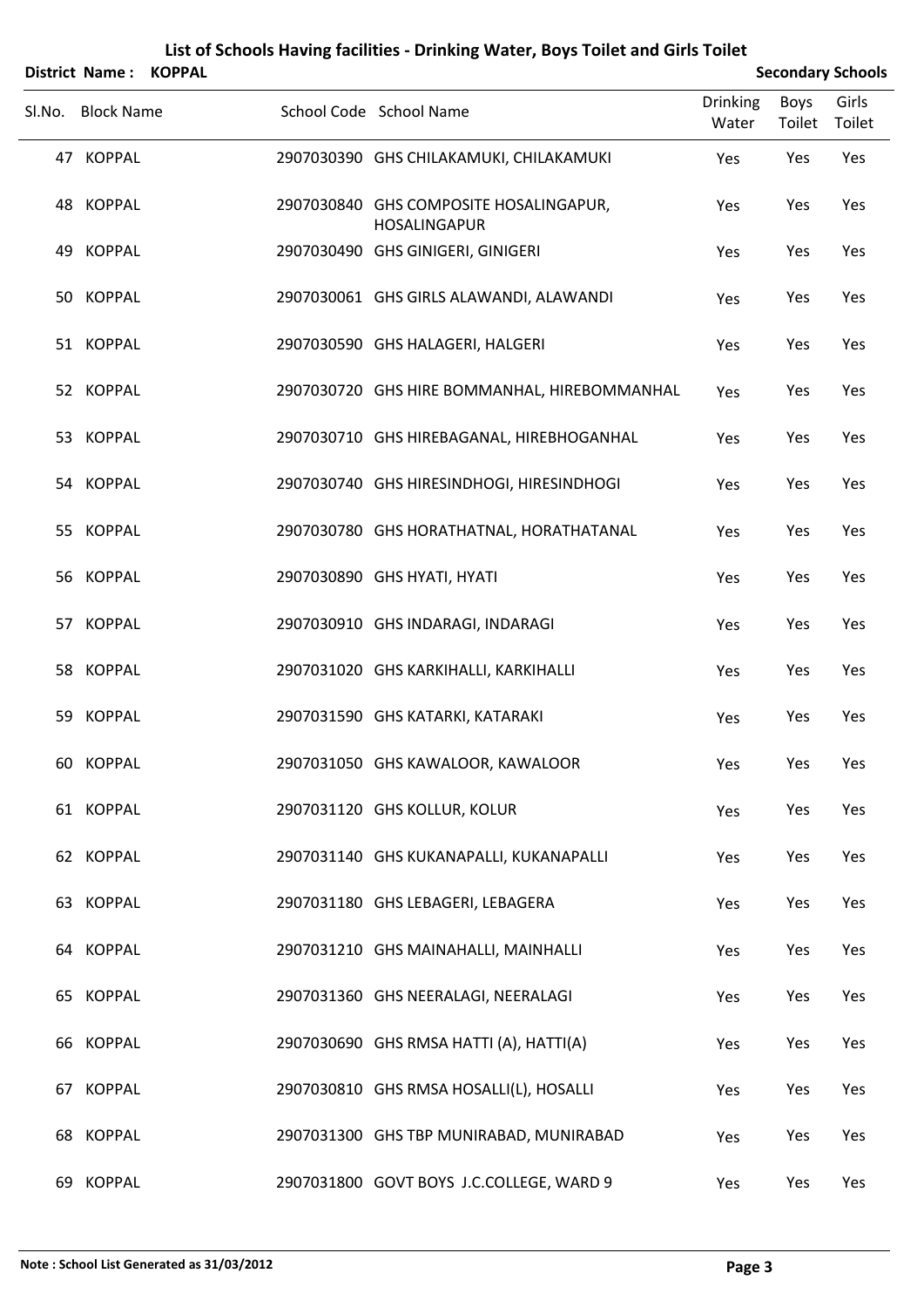|        | District Name: KOPPAL |                                                                   |                          |                | <b>Secondary Schools</b> |
|--------|-----------------------|-------------------------------------------------------------------|--------------------------|----------------|--------------------------|
| SI.No. | <b>Block Name</b>     | School Code School Name                                           | <b>Drinking</b><br>Water | Boys<br>Toilet | Girls<br>Toilet          |
|        | 70 KOPPAL             | 2907031800 GOVT GIRLS J.C.COLLEGE, WARD 9                         | Yes                      | Yes            | Yes                      |
|        | 71 KOPPAL             | 2907030920 GOVT.J.C.IRAKALGADA, IRKALGADA                         | Yes                      | Yes            | Yes                      |
|        | 72 KOPPAL             | 2907030110 P.U.COLLEGE HOSABANDIHARLAPUR,<br><b>BANDIHARLAPUR</b> | Yes                      | Yes            | Yes                      |
|        | 73 KUSTAGI            | 2907040010 GHS ADAVIBHAVI, ADAVIBHAVI                             | Yes                      | Yes            | Yes                      |
|        | 74 KUSTAGI            | 2907041840 GHS BOYS KHUSTAGI, WARD 15                             | Yes                      | Yes            | Yes                      |
|        | 75 KUSTAGI            | 2907040220 GHS CHALGERA, CHALAGERA                                | Yes                      | Yes            | Yes                      |
|        | 76 KUSTAGI            | 2907041830 GHS GIRLS KHUSTAGI, WARD 4                             | Yes                      | Yes            | Yes                      |
|        | 77 KUSTAGI            | 2907040481 GHS GIRLS SCHOOL HANAMASAGAR,<br>HANUMASAGAR           | Yes                      | Yes            | Yes                      |
|        | 78 KUSTAGI            | 2907040500 GHS HANUMANAL, HANUMANHAL                              | Yes                      | Yes            | Yes                      |
|        | 79 KUSTAGI            | 2907040530 GHS HIREGONNAGAR, HIREGONNAGAR                         | Yes                      | Yes            | Yes                      |
|        | 80 KUSTAGI            | 2907040640 GHS HULIYAPUR, HULIYAPUR                               | Yes                      | Yes            | Yes                      |
|        | 81 KUSTAGI            | 2907040680 GHS J.GUDADOOR, JAGEERGUDADOOR                         | Yes                      | Yes            | Yes                      |
|        | 82 KUSTAGI            | 2907040720 GHS JUMLAPUR, JUMALAPUR                                | Yes                      | Yes            | Yes                      |
|        | 83 KUSTAGI            | 2907040730 GHS KABBARAGI, KABBARAGI                               | Yes                      | Yes            | Yes                      |
|        | 84 KUSTAGI            | 2907040880 GHS KILLARHATTI, KILARHATTI                            | Yes                      | Yes            | Yes                      |
|        | 85 KUSTAGI            | 2907040910 GHS KORDAKERA, KORADKERA                               | Yes                      | Yes            | Yes                      |
|        | 86 KUSTAGI            | 2907040980 GHS LINGADAHALLI, LINGADAHALLI                         | Yes                      | Yes            | Yes                      |
|        | 87 KUSTAGI            | 2907041030 GHS MALAGITTI, MALAGITTI                               | Yes                      | Yes            | Yes                      |
|        | 88 KUSTAGI            | 2907041070 GHS MANNERHAL, MANNERAL                                | Yes                      | Yes            | Yes                      |
|        | 89 KUSTAGI            | 2907041500 GHS MUDENOOR, SIRAGUMPI                                | Yes                      | Yes            | Yes                      |
|        | 90 KUSTAGI            | 2907040540 GHS NAVALAHALLI HIREMANNAPUR,<br>HIREMANNAPUR          | Yes                      | Yes            | Yes                      |
|        | 91 KUSTAGI            | 2907041320 GHS NILOGAL, NILOGAL                                   | Yes                      | Yes            | Yes                      |
|        | 92 KUSTAGI            | 2907040810 GHS RMSA KANDAKUR, KANDAKUR                            | Yes                      | Yes            | Yes                      |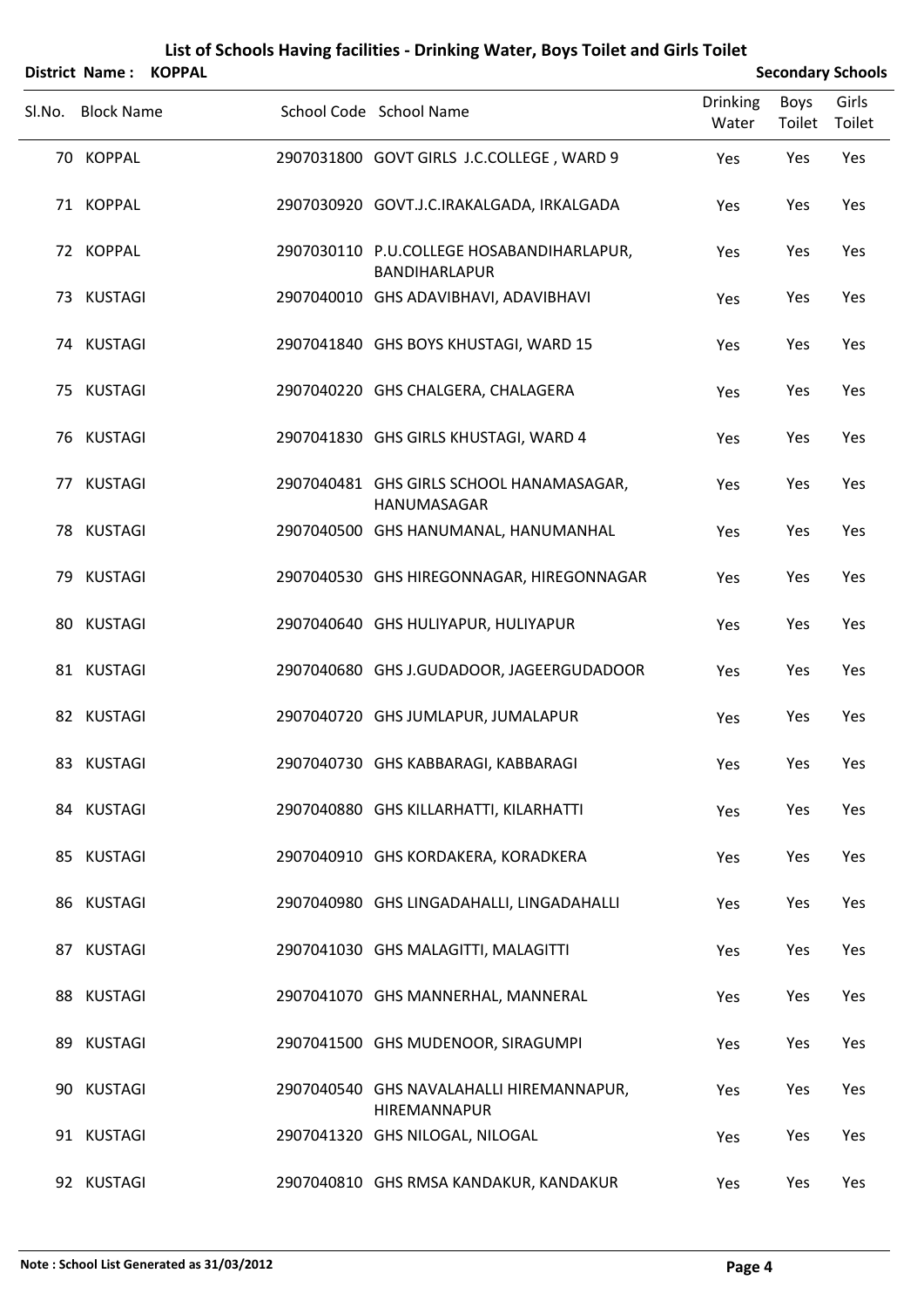|        | <b>District Name:</b> | <b>KOPPAL</b> |                                                          |                          |                | <b>Secondary Schools</b> |
|--------|-----------------------|---------------|----------------------------------------------------------|--------------------------|----------------|--------------------------|
| SI.No. | <b>Block Name</b>     |               | School Code School Name                                  | <b>Drinking</b><br>Water | Boys<br>Toilet | Girls<br>Toilet          |
|        | 93 KUSTAGI            |               | 2907041140 GHS RMSA MENEDHAL, MENADAL                    | Yes                      | Yes            | Yes                      |
|        | 94 KUSTAGI            |               | 2907041190 GHS RMSA SHIRGUMPI, MUDENOOR                  | Yes                      | Yes            | Yes                      |
|        | 95 KUSTAGI            |               | 2907041440 GHS SANGNAL, SANGANHAL                        | Yes                      | Yes            | Yes                      |
|        | 96 KUSTAGI            |               | 2907040220 GHS TALVAGERA, CHALAGERA                      | Yes                      | Yes            | Yes                      |
|        | 97 KUSTAGI            |               | 2907041521 GHS TAVARGERA, TAWARAGERA                     | Yes                      | Yes            | Yes                      |
|        | 98 KUSTAGI            |               | 2907041600 GHS TUGGALDONI, TUGGALADONA                   | Yes                      | Yes            | Yes                      |
|        | 99 KUSTAGI            |               | 2907040481 GHS UPPGRADE URDU HANAMASAGAR,<br>HANUMASAGAR | Yes                      | Yes            | Yes                      |
|        | 100 KUSTAGI           |               | 2907041930 GHS URDU KHUSTAGI, WARD 14                    | Yes                      | Yes            | Yes                      |
|        | 101 KUSTAGI           |               | 2907041720 GHS YARGERA, YERGERI                          | Yes                      | Yes            | Yes                      |
|        | 102 KUSTAGI           |               | 2907041521 GOVT GIRLS J.COLLEGE, TAWARAGERA              | Yes                      | Yes            | Yes                      |
|        | 103 KUSTAGI           |               | 2907040300 GOVT J.COLLEGE DOTIHAL, DOTIHAL               | Yes                      | Yes            | Yes                      |
|        | 104 KUSTAGI           |               | 2907040481 GOVT PU COLLEGE HANAMASAGAR,<br>HANUMASAGAR   | Yes                      | Yes            | Yes                      |
|        | 105 YELBURGA          |               | 2907090070 G J. C.BALUTAGI, BALLUTAGI                    | Yes                      | Yes            | Yes                      |
|        | 106 YELBURGA          |               | 2907090550 G J.C.HIREMYAGERI, HIREMYAGERI                | Yes                      | Yes            | Yes                      |
|        | 107 YELBURGA          |               | 2907091590 G.J.C. YELBURGA, WARD 7                       | Yes                      | Yes            | Yes                      |
|        | 108 YELBURGA          |               | 2907091450 G.J.C.TALAKAL, TALAKAL                        | Yes                      | Yes            | Yes                      |
|        | 109 YELBURGA          |               | 2907090535 G.P.U.C. H.V.KUNTA, HIREWANKALAKUNTA          | Yes                      | Yes            | Yes                      |
|        | 110 YELBURGA          |               | 2907090080 G.P.U.C.BANDI, BANDI                          | Yes                      | Yes            | Yes                      |
|        | 111 YELBURGA          |               | 2907090800 GHS KUDARIMOTHI, KUDRIMOTHI                   | Yes                      | Yes            | Yes                      |
|        | 112 YELBURGA          |               | 2907090911 GHS ARKERI, MANGALOOR                         | Yes                      | Yes            | Yes                      |
|        | 113 YELBURGA          |               | 2907090060 GHS BALAGERI, BALAGERA                        | Yes                      | Yes            | Yes                      |
|        | 114 YELBURGA          |               | 2907090090 GHS BANDIHAL, BANDIHAL                        | Yes                      | Yes            | Yes                      |
|        | 115 YELBURGA          |               | 2907090100 GHS BANNIKOPPA, BANNIKOPPA                    | Yes                      | Yes            | Yes                      |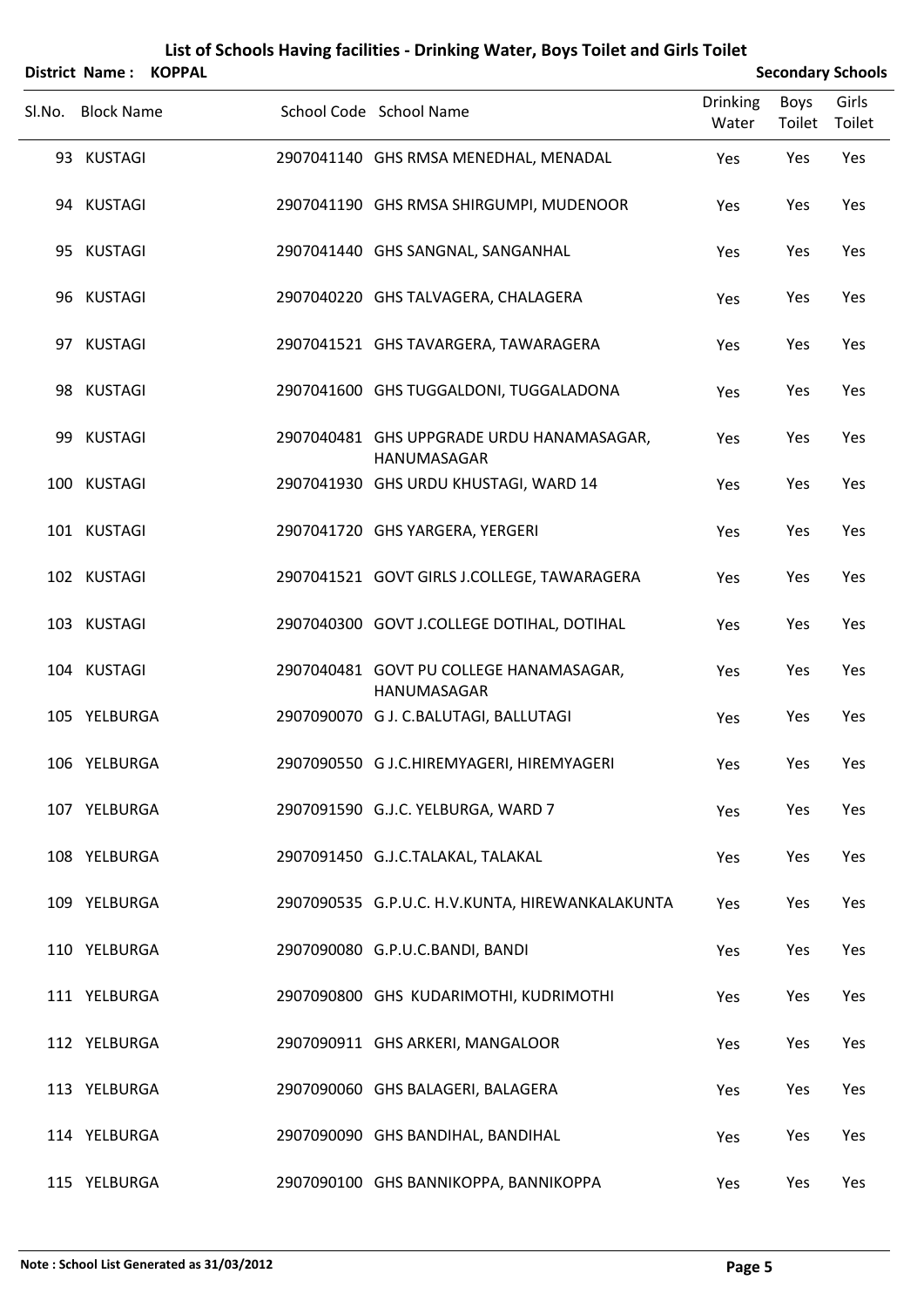| District Name:    | <b>KOPPAL</b> |                                                |                          |                | <b>Secondary Schools</b> |
|-------------------|---------------|------------------------------------------------|--------------------------|----------------|--------------------------|
| Sl.No. Block Name |               | School Code School Name                        | <b>Drinking</b><br>Water | Boys<br>Toilet | Girls<br>Toilet          |
| 116 YELBURGA      |               | 2907090140 GHS BEVOOR, BEVOOR                  | Yes                      | Yes            | Yes                      |
| 117 YELBURGA      |               | 2907090160 GHS BHANAPUR, BHANAPUR              | Yes                      | Yes            | Yes                      |
| 118 YELBURGA      |               | 2907090180 GHS BINNAL, BINHAL                  | Yes                      | Yes            | Yes                      |
| 119 YELBURGA      |               | 2907090400 GHS GANADAL, GANADAL                | Yes                      | Yes            | Yes                      |
| 120 YELBURGA      |               | 2907090420 GHS GEDAGERI, GEDDIGERA             | Yes                      | Yes            | Yes                      |
| 121 YELBURGA      |               | 2907091450 GHS GIRLS TALAKAL, TALAKAL          | Yes                      | Yes            | Yes                      |
| 122 YELBURGA      |               | 2907091630 GHS GIRLS YELBURGA, WARD 11         | Yes                      | Yes            | Yes                      |
| 123 YELBURGA      |               | 2907090450 GHS GUNNAL, GUNHAL                  | Yes                      | Yes            | Yes                      |
| 124 YELBURGA      |               | 2907090911 GHS HIREBIDANAL, MANGALOOR          | Yes                      | Yes            | Yes                      |
| 125 YELBURGA      |               | 2907090700 GHS KARAMUDI, KARAMUDI              | Yes                      | Yes            | Yes                      |
| 126 YELBURGA      |               | 2907090811 GHS KUKANOOR, KUKANOOR              | Yes                      | Yes            | Yes                      |
| 127 YELBURGA      |               | 2907090890 GHS MANDALAGIRI, MANDALAGERI        | Yes                      | Yes            | Yes                      |
| 128 YELBURGA      |               | 2907090911 GHS MANGALORE, MANGALOOR            | Yes                      | Yes            | Yes                      |
| 129 YELBURGA      |               | 2907090812 GHS MASABAHANCHINAL, KUKANOOR       | Yes                      | Yes            | Yes                      |
| 130 YELBURGA      |               | 2907090960 GHS MATALADINNI, MATALADINNI        | Yes                      | Yes            | Yes                      |
| 131 YELBURGA      |               | 2907090330 GHS NSD CHIKKAMYAGERI, CHIKAMYAGERI | Yes                      | Yes            | Yes                      |
| 132 YELBURGA      |               | 2907090811 GHS RAJOOR, KUKANOOR                | Yes                      | Yes            | Yes                      |
| 133 YELBURGA      |               | 2907090880 GHS RMSA MALEKOPPA, MALEKOPPA       | Yes                      | Yes            | Yes                      |
| 134 YELBURGA      |               | 2907091260 GHS RMSA TONDIHAL, TONDIHAL         | Yes                      | Yes            | Yes                      |
| 135 YELBURGA      |               | 2907091350 GHS RMSA WATAPARVI, WATAPARAVI      | Yes                      | Yes            | Yes                      |
| 136 YELBURGA      |               | 2907091120 GHS SANGANAL, SANGANHAL             | Yes                      | Yes            | Yes                      |
| 137 YELBURGA      |               | 2907091130 GHS SANKANOOR, SANKANUR             | Yes                      | Yes            | Yes                      |
| 138 YELBURGA      |               | 2907091170 GHS SHIRURU, SIRURU                 | Yes                      | Yes            | Yes                      |